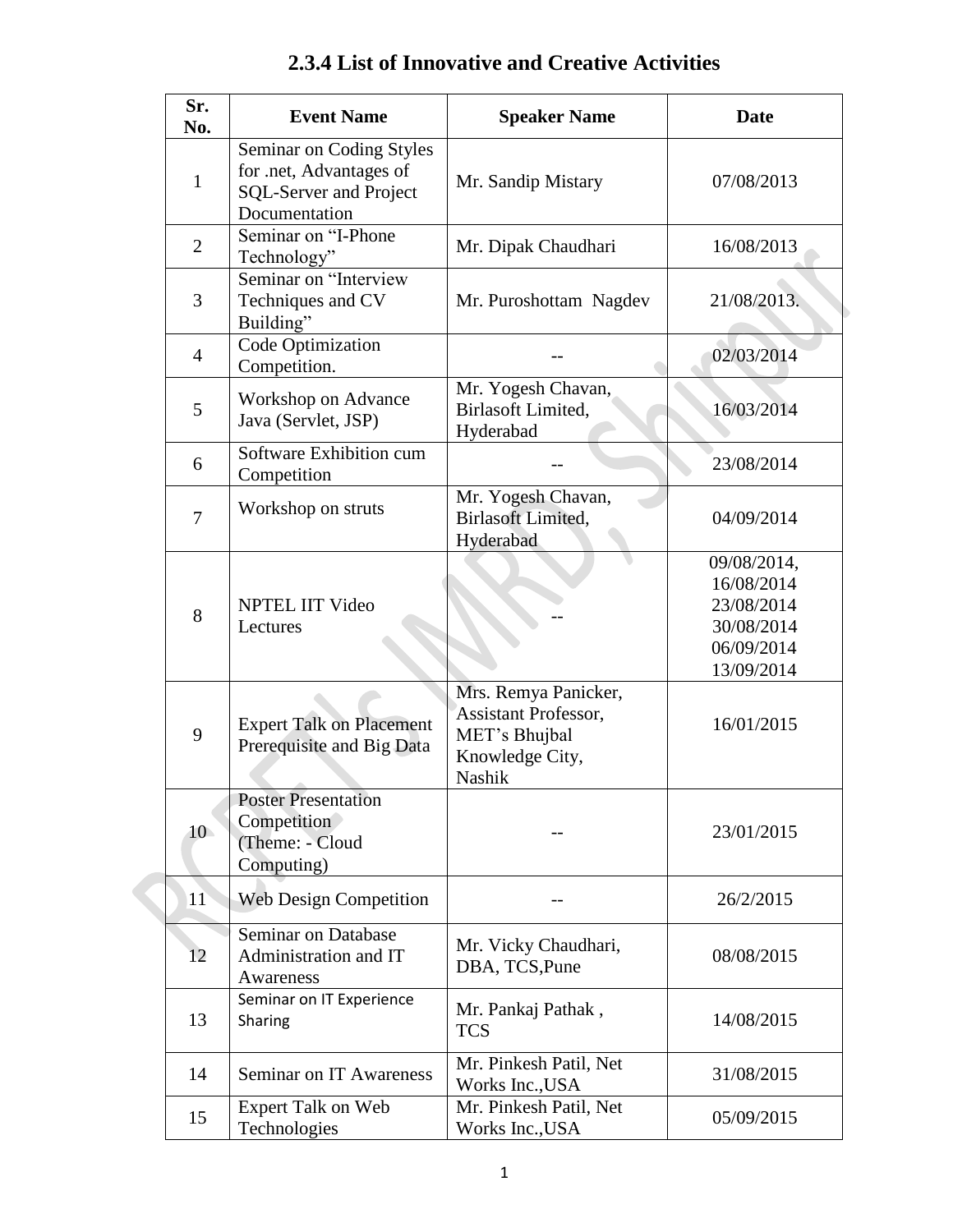| 16 | Guest Lecture on<br>"Opportunities in<br>Government Sector for<br>Fresh Graduates" | Mr. Amul Tamboli                                                                                                                                  | 09/08/2016 |
|----|------------------------------------------------------------------------------------|---------------------------------------------------------------------------------------------------------------------------------------------------|------------|
| 17 | <b>Latest Technology Trends</b><br>in Industry for MCA<br>Fresher's                | Mr. Chandrashekar Patil,<br>COO, VentureIT, Pune                                                                                                  | 10/09/2016 |
| 18 | Seminar on "Front end<br>Development & Full Stack<br>Development with<br>MEAN".    | Mr. Narendra Patil,<br>Infostretch, Pune                                                                                                          | 14/09/2016 |
| 19 | Workshop on Project<br>development                                                 | Mr. Tushar Girase<br><b>Associate Software</b><br>Analyst at Parametric<br><b>Technology Corporation</b><br>(PTC) software<br>Pvt.Ltd.Pune, India | 09/01/2017 |
| 20 | Seminar on Native Mobile<br>Development using Native<br>Tools iOS Development      | Mr. Sachin Nikumbh,<br>Senior Software Engineer<br><b>Barone Budge</b><br>Dominick, Pune                                                          | 28/01/2017 |
| 21 | <b>Placement Prerequisites</b>                                                     | Mr. Vicky Chaudhari,<br>Senior Test Analyst,<br>TCS, Pune                                                                                         | 03/02/2017 |
| 22 | <b>Poster Presentation</b>                                                         | $MCA$ (Integrated) $-1st$ ,<br>$MCA-1st$ , BCA-1 <sup>st</sup> ,<br>MCA (Integrated) $-2^{nd}$ ,<br>$BCA-2^{nd}$                                  | 13/02/2017 |
| 23 | $C++$ Programming<br>Contest                                                       | $MCA$ (Integrated) - $2nd$ ,<br>$BCA-2^{nd}$                                                                                                      | 17/02/2017 |
| 24 | <b>Software Exhibition</b>                                                         | $MCA-1st$ ,<br>MCA (Integrated) $-3^{\text{rd}}$ ,<br>$BCA-3^{rd}$                                                                                | 22/03/2017 |
| 25 | Workshop on Core java<br>and Advance Java                                          | Mr. Manoj Borkar                                                                                                                                  | 16/09/2017 |
| 26 | Workshop on Agile                                                                  | Mr. Sagar Mehta                                                                                                                                   | 16/09/2017 |
| 27 | <b>Workshop of Advanced</b><br>Java                                                | Mr. Manoj Borkar                                                                                                                                  | 17/09/2017 |
| 28 | Carrier Guidance by<br>Alumni on "Web Design<br>Techniques"                        | Mr. Gopal Walhe                                                                                                                                   | 13-01/2018 |
| 29 | Guest Lecture on "IT<br>Industry & Knowledge<br>Sharing"                           | Mr. Dipak Patil                                                                                                                                   | 27/02/2018 |
| 30 | Software Exhibition -BCA                                                           |                                                                                                                                                   | 26/03/2018 |
| 31 | $C++$ Programming<br>Contest                                                       |                                                                                                                                                   | 31/03/2018 |
| 32 | Software Exhibition -<br>MCA & MCA<br>(Integrated)                                 |                                                                                                                                                   | 02/04/2018 |
| 33 | <b>EVS Poster Competition</b>                                                      |                                                                                                                                                   | 03/04/2018 |